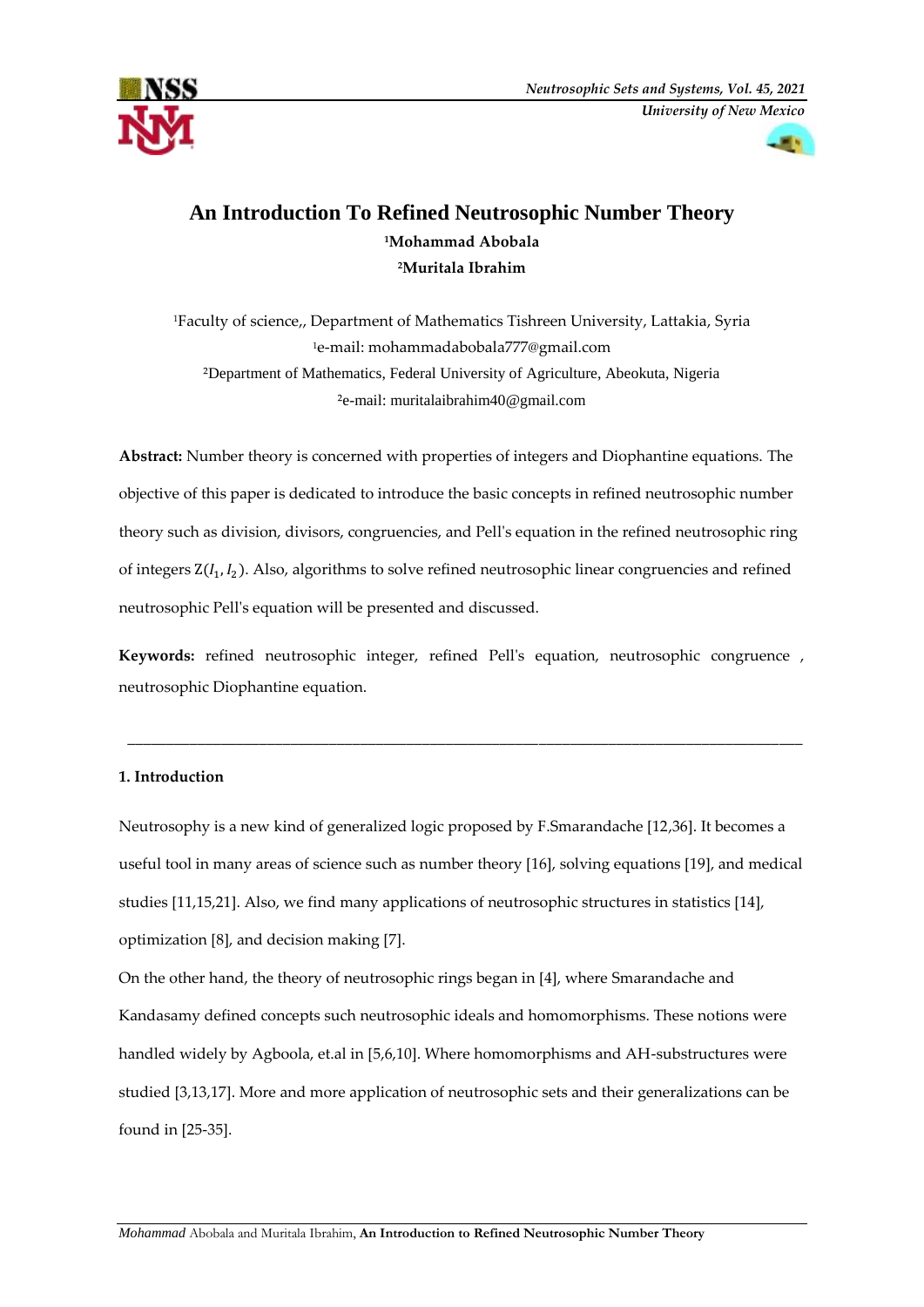Recently, there is an arising interesting by the number theoretical concepts in neutrosophic ring of integers, where Ceven et.al defined and studied division and primes in Z(I) [2], Sankari et.al solved the linear Diophantine equations in  $Z(I)$  and  $Z(I_1, I_2)$  [16]. Also, in [1], we find algorithms to solve neutrosophic Pell's equation and neutrosophic linear congruencies. In addition, Euler's famous theorem was proved in Z(I).

In this work, we extend the study to the case of refined neutrosophic ring of integers, where we determine algorithms and conditions for division, congruencies, and Pell's equation. In addition, we prove that there are no primes in  $Z(I_1, I_2)$ .

# **2. Preliminaries**

### **Definition 2.1: [4]**

Let R be a ring, I be the indeterminacy with property  $I^2 = I$ , then the neutrosophic ring is defined as follows:

 $R(I) = \{a + bl; a, b \in R\}.$ 

# **Definition 2.2: [4]**

Let R(I) be a neutrosophic ring, it is called commutative if and only if  $xy = yx \forall x, y \in R(I)$ .

# **Definition 2.3: [5]**

The element I can be split into two indeterminacies  $I_1$ ,  $I_2$  with conditions:

 $I_1^2 = I_1$ ,  $I_2^2 = I_2$ ,  $I_1 I_2 = I_2 I_1 = I_1$ .

# **Definition 2.4: [5]**

If X is a set then  $X(I_1, I_2) = \{(a, bl_1, cl_2): a, b, c \in X\}$  is called the refined neutrosophic set generated

by X,  $I_1, I_2$ .

# **Definition 2.5: [5]**

Let  $(R, +, \times)$  be a ring,  $(R(I_1, I_2), +, \times)$  is called a refined neutrosophic ring generated by R ,  $I_1, I_2$ .

# **Example 2.6: [6]**

The refined neutrosophic ring of integers is  $Z(I_1, I_2) = \{(a, bl_1, cl_2); a, b, c \in Z\}$ .

#### **Definition 2.7: [20]**

Pell's equation is the Diophantine equation with form  $X^2 - DY^2 = N$ ;  $D, N \in \mathbb{Z}$ .

#### **Theorem 2.8: [20]**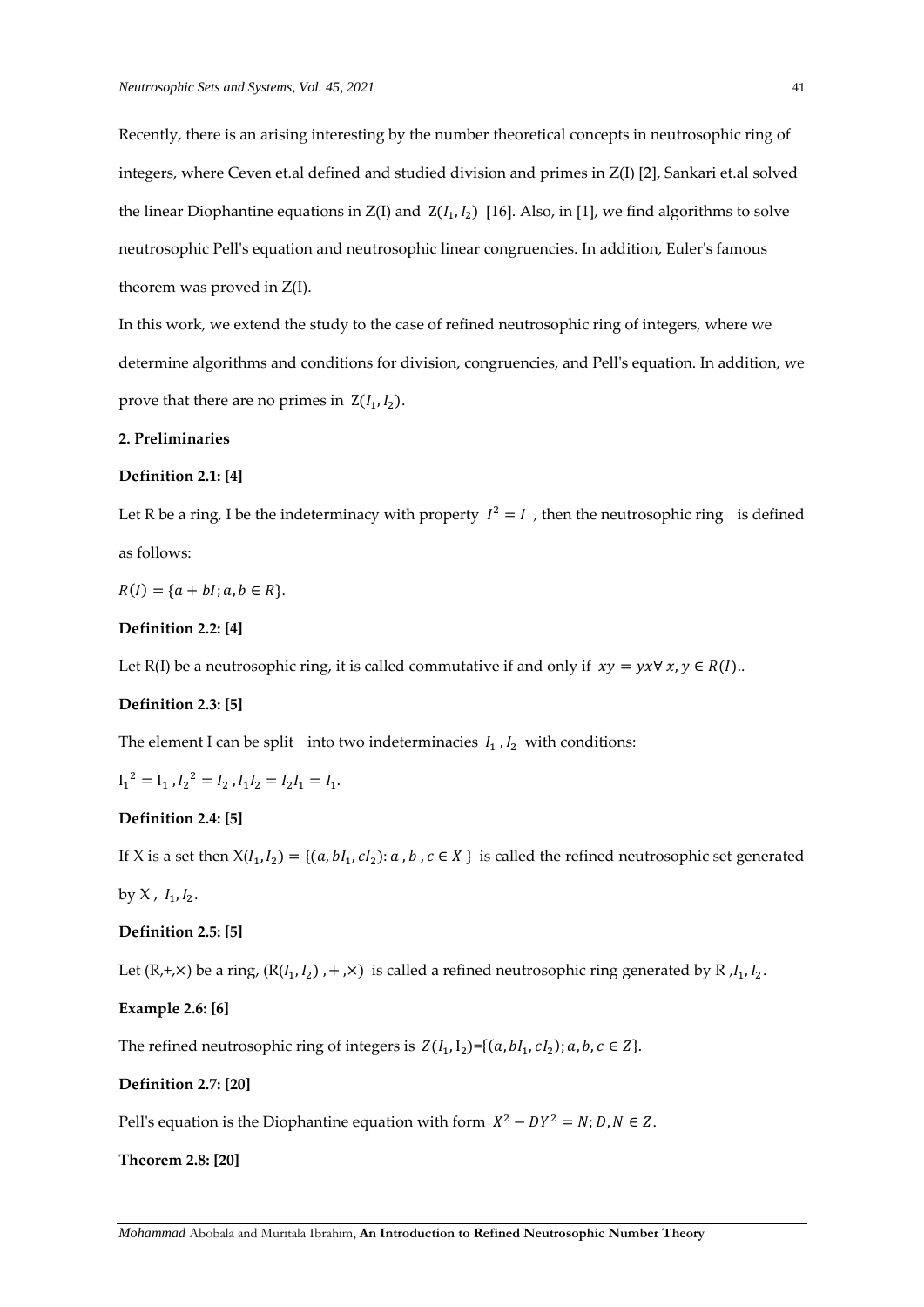If the equation  $X^2 - DY^2 = 1$  has a solution, then  $D > 0$  and D is square free.

### **Theorem 2.9: [20]**

 $Z[\sqrt{d_1}]$  is an integral domain.

### **Theorem 2.10: [2]**

Let  $Z(I) = \{a + bl; a, b \in Z\}$  the neutrosophic ring of integers. Then primes in  $Z(I)$  have one of the following forms:

 $x = \pm p + (\pm 1 \pm p)I$  or  $x = \pm 1 + (\pm p \pm 1)I$ ; p is any prime in Z.

# **Definition 2.11: [16]**

Let  $Z(I) = \{a + bl; a, b \in Z\}$  be the neutrosophic ring of integers. The neutrosophic linear Diophantine equation with two variables is defined as follows:

 $AX + BY = C; A, B, C \in Z(I).$ 

### **Theorem 2.12: [16]**

Let  $Z(I) = \{a + bl; a, b \in Z\}$  be the neutrosophic ring of integers. The neutrosophic linear Diophantine equation  $AX + BY = C$  with two variables  $X = x_1 + x_2 I$ ,  $Y = y_1 + y_2 I$ , where  $A = a_1 + a_2 I$ ,  $B = b_1 + b_2 I$  is equivalent to the following two classical Diophantine equations:

(1)  $a_1x_1 + b_1y_1 = c_1$ .

$$
(2)(a_1 + a_2)(x_1 + x_2) + (b_1 + b_2)(y_1 + y_2) = c_1 + c_2.
$$

### **Definition 2.13: [16]**

Let  $Z(I_1, I_2) = \{(a, bl_1, cl_2); a, b, c \in \mathbb{Z}\}\$  be the refined neutrosophic ring of integers. The refined neutrosophic linear Diophantine equation with two variables is defined as follows:

 $AX + BY = C; A, B, C \in Z(I_1, I_2).$ 

#### **Theorem 2.14: [16]**

Let  $Z(I_1, I_2) = \{(a, bl_1, cl_2); a, b, c \in Z\}$  be the refined neutrosophic ring of integers,

 $AX + BY = C$ ;  $A, B, C \in Z(I_1, I_2)$  be a refined neutrosophic linear Diophantine equation, where

$$
X = (x_0, x_1I_1, x_2I_2), Y = (y_0, y_1I_1, y_2I_2), A = (a_0, a_1I_1, a_2I_2),
$$

 $B = (b_0, b_1I_1, b_2I_2), C = (c_0, c_1I_1, c_2I_2)$ . Then  $AX + BY = C$  is equivalent to the following three Diophantine equations:

(1)  $a_0x_0 + b_0y_0 = c_0$ .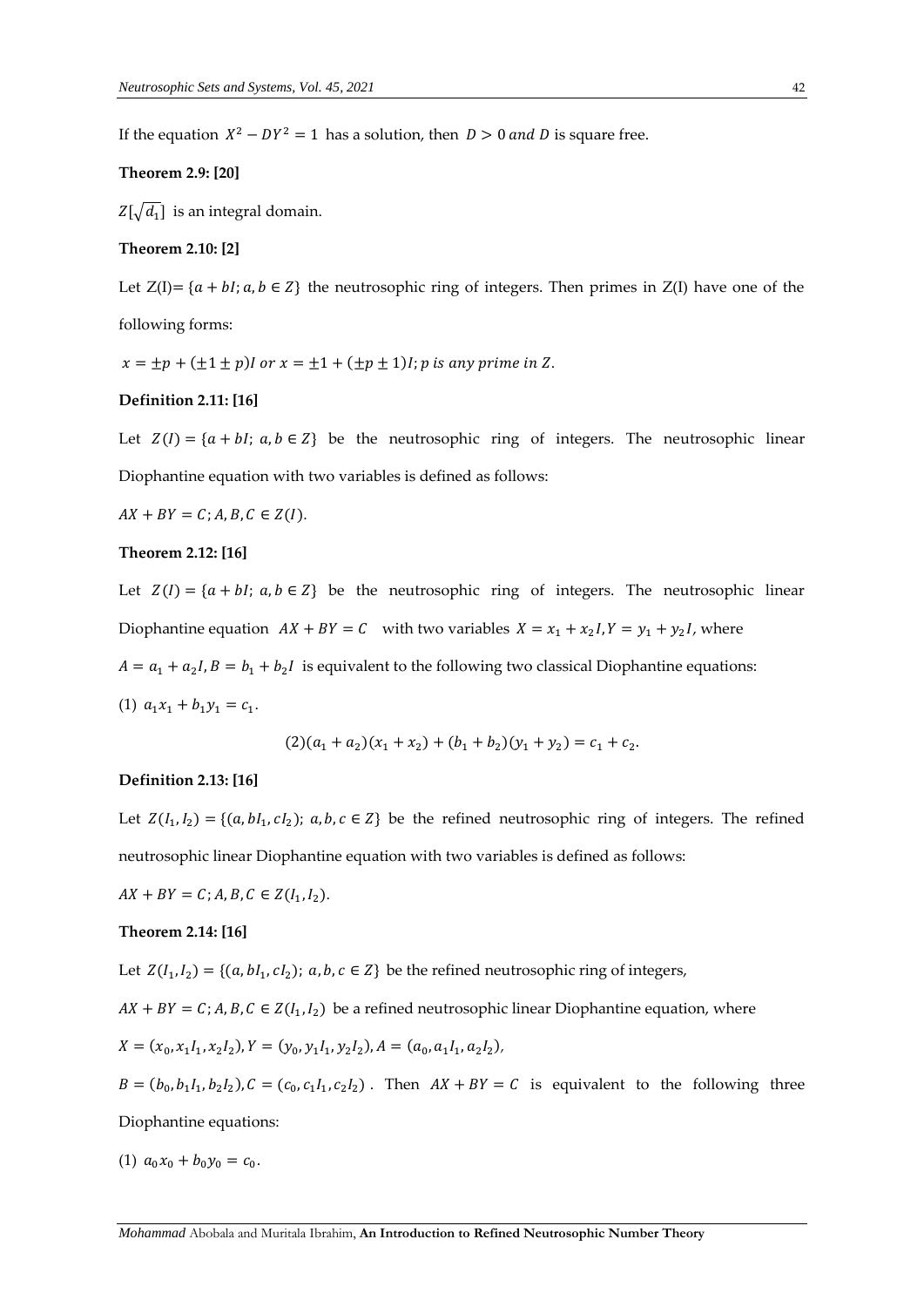$(2)(a_0 + a_2)(x_0 + x_2) + (b_0 + b_2)(y_0 + y_2) = c_0 + c_2.$ 

 $(3)(a_0 + a_1 + a_2)(x_0 + x_1 + x_2) + (b_0 + b_1 + b_2)(y_0 + y_1 + y_2) = c_0 + c_1 + c_2.$ 

# **3. Refined neutrosophic number theory**

#### **Definition 3.1: (Division)**

Let  $Z(I_1, I_2) = \{(a, bl_1, cl_2); a, b, c \in Z\}$  the refined neutrosophic ring of integers. For any  $x, y \in$  $Z(I_1, I_2)$ , we say that  $x|y$  if there is  $r \in Z(I_1, I_2)$ ;  $r \cdot x = y$ .

# **Theorem 3.2: (Form of division in**  $Z(I_1, I_2)$ )

Let  $Z(I_1, I_2) = \{(a, bl_1, cl_2); a, b, c \in Z\}$  the refined neutrosophic ring of integers,  $x =$ 

 $(x_0, x_1I_1, x_2I_2)$ ,  $y = (y_0, y_1I_1, y_2I_2)$  be two arbitrary elements in  $Z(I_1, I_2)$ . Then  $x|y$  if and only if

$$
x_0|y_0, x_0 + x_2|y_0 + y_2, x_0 + x_1 + x_2|y_0 + y_1 + y_2.
$$

Proof:

Suppose that 
$$
x|y
$$
 in  $Z(I_1, I_2)$ , then there is  $r = (r_0, r_1I_1, r_2I_2) \in Z(I_1, I_2)$  such that  $r \cdot x = y^*$ .

By easy computing to equation (\*) we get the following equivalent equations:

- (a)  $r_0 x_0 = y_0$ , i.e. $x_0 | y_0$ .
- (b)  $r_0x_2 + r_2x_2 + r_2x_0 = y_2$ .
- (c)  $r_0x_1 + r_2x_1 + r_1x_0 + r_1x_1 + r_1x_2 = y_1$ .

By adding equation (a) to (b) we get (\*\*)  $(r_0 + r_2)(x_0 + x_2) = y_0 + y_2$ , *i.e.*  $x_0 + x_2/y_0 + y_2$ .

Now, we add equation (\*\*) to (c) to get  $(r_0 + r_1 + r_2)(x_0 + x_1 + x_2) = y_0 + y_1 + y_2$ , *i.e.* 

$$
x_0 + x_1 + x_2 \vert y_0 + y_1 + y_2.
$$

For the converse, we assume that  $x_0 | y_0, x_0 + x_2 | y_0 + y_2, x_0 + x_1 + x_2 | y_0 + y_1 + y_2$ .

There are

 $a, b, c \in \mathbb{Z}$ ;  $ax_0 = y_0, b(x_0 + x_2) = y_0 + y_2, c(x_0 + x_1 + x_2) = y_0 + y_1 + y_2$ .

We put

 $r_0 = a, r_2 = b - a, r_1 = c - b.$ 

Now, we get  $r = (r_0, r_1I_1, r_2I_2) \in Z(I_1, I_2)$ , and  $r \cdot x = y$ ,

hence  $x|y$ .

#### **Definition 3.3: (Congruence)**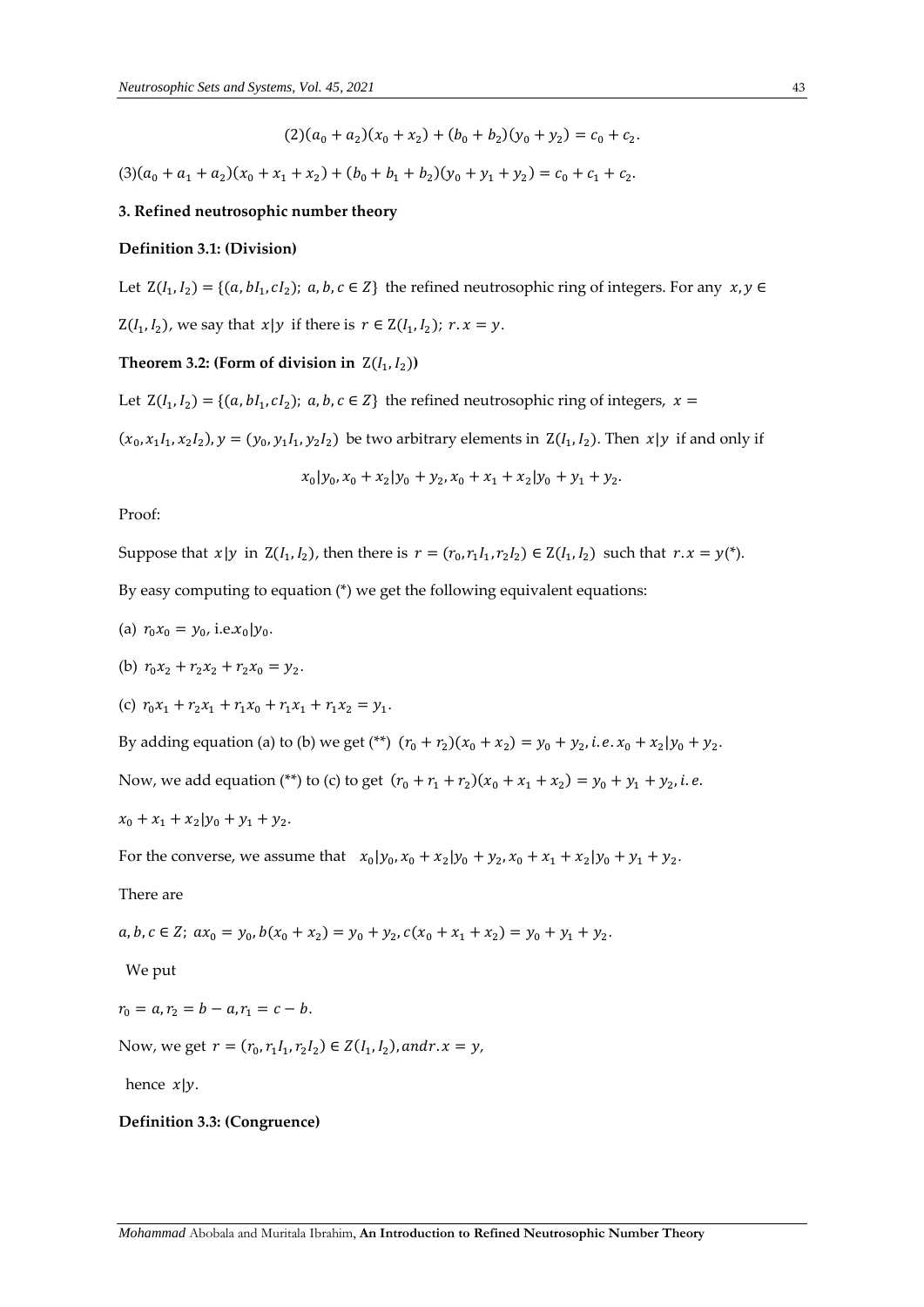Let  $x = (x_0, x_1I_1, x_2I_2), y = (y_0, y_1I_1, y_2I_2), z = (z_0, z_1I_1, z_2I_2)$  be three elements in  $Z(I_1, I_2)$ . We say that  $x \equiv y (mod z)$  if and only if  $z | x - y$ .

We say that  $z = \gcd(x, y)$  if and only if  $z | x$  and  $z | y$ , and for every  $c | x$  and  $c | y$ , we have  $c | z$ .

x, y are called relatively prime in  $Z(I)$  if and only if  $gcd(x, y) = (1,0,0)$ .

Theorem 3.4: (Form of congruencies in  $Z(I_1,I_2)$ )

Let  $x = (x_0, x_1I_1, x_2I_2), y = (y_0, y_1I_1, y_2I_2), z = (z_0, z_1I_1, z_2I_2)$  be three elements in  $Z(I_1, I_2)$ . Then  $x \equiv$  $y (mod z)$  if and only if

 $x_0 \equiv y_0 (mod z_0), x_0 + x_2 \equiv y_0 + y_2 (mod z_0 + z_2), x_0 + x_1 + x_2 \equiv y_0 + y_1 + y_2 (mod z_0 + z_1 + z_2).$ Proof:

We assume that  $x \equiv y (mod z)$ , then  $|z - y|$ . By Theorem 3.2, we find that  $|z_0(x_0 - y_0, (z_0 + z_2)|)(x_0 + z_0)$ 

$$
x_2
$$
 -  $(y_0 + y_2)$ ,  $(z_0 + z_1 + z_2)$  |  $(x_0 + x_1 + x_2)$  -  $(y_0 + y_1 + y_2)$ , thus

$$
x_0 \equiv y_0 (mod z_0), x_0 + x_2 \equiv y_0 + y_2 (mod z_0 + z_2), x_0 + x_1 + x_2 \equiv y_0 + y_1 + y_2 (mod z_0 + z_1 + z_2).
$$

The converse is trivial.

### **Example 3.5:**

$$
(1, I_1, 2I_2) \equiv (3, -I_1, 0) (mod(2, -I_1, I_2)),
$$
 that is because  

$$
1 \equiv 3 (mod 2), 1 + 2 = 3 \equiv (3 + 0) (mod 3), 1 + 1 + 2 = 4 \equiv (3 - 1 + 0) (mod 2).
$$

### **Theorem 3.6: (Form of GCD)**

Let  $x = (x_0, x_1I_1, x_2I_2), y = (y_0, y_1I_1, y_2I_2)$ be two elements in  $Z(I_1, I_2)$ . Then

 $r = \gcd(x, y) = (m, nI_1, tI_2); m = \gcd(x_0, y_0), m + n + t = \gcd(x_0 + x_1 + x_2, y_0 + y_1 + y_2), m + t =$  $gcd(x_0 + x_2, y_0 + y_2).$ 

Proof:

It is clear that  $r | x$  and  $r | y$ . Let  $z = (z_0, z_1 I_1, z_2 I_2)$  be a common divisor of  $x$  and  $y$ , then

(a)  $z_0 | x_0, z_0 | y_0$ , hence  $z_0 | m$ .

(b)  $z_0 + z_2 | x_0 + x_2 \text{ and } z_0 + z_2 | y_0 + y_2$ , hence  $z_0 + z_2 | m + t$ .

(c)  $z_0 + z_1 + z_2 | x_0 + x_1 + x_2 \text{ and } z_0 + z_1 + z_2 | y_0 + y_1 + y_2$ , hence  $z_0 + z_1 + z_2 | m + n + t$ .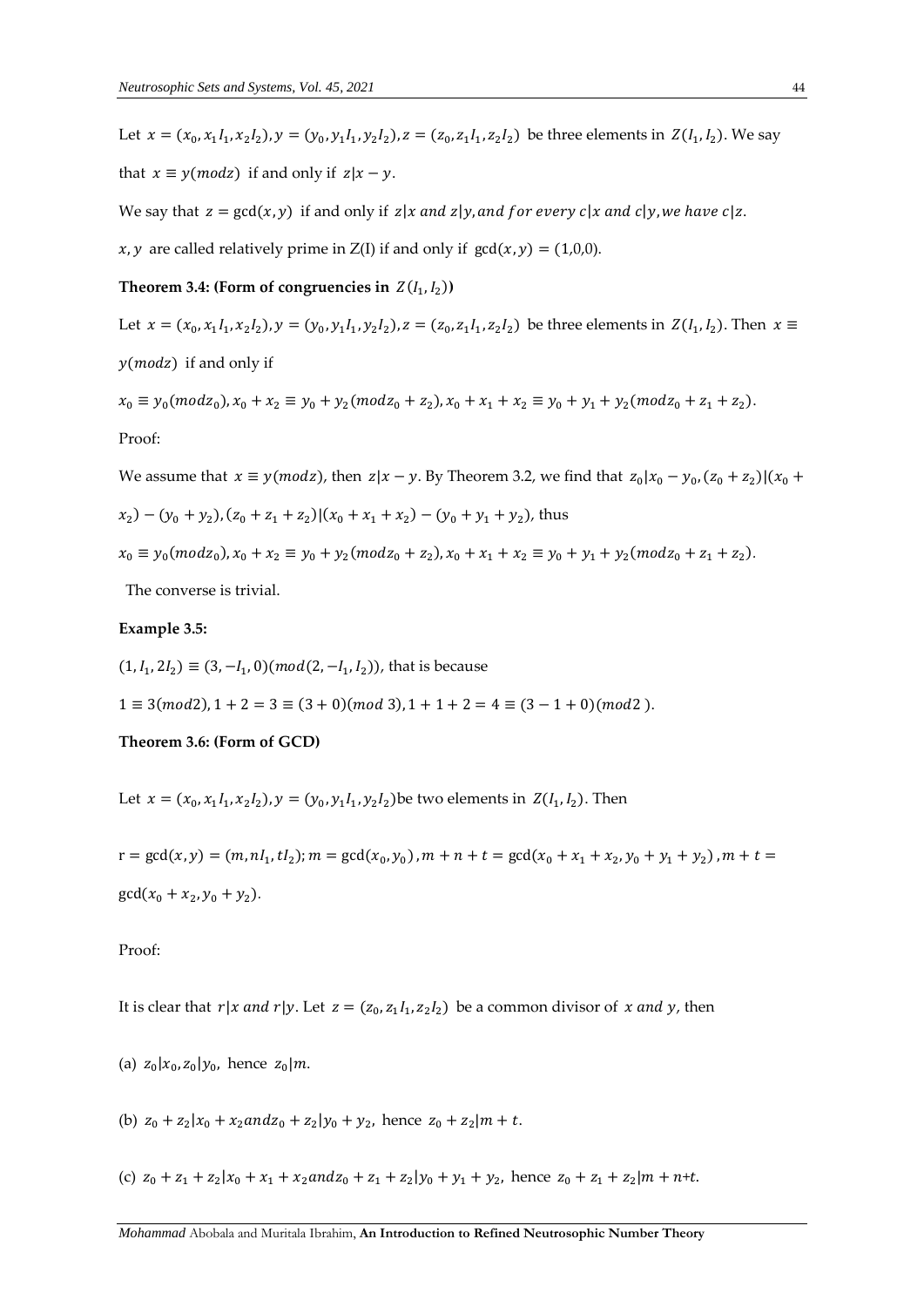According to the previous discussion, we get  $z | r$ . Thus  $r = \gcd(x, y) = (m, nI_1, tI_2)$ .

#### **Example 3.7:**

Let  $x = (2, -I_1, 3I_2), y = (1,3I_1, I_2)$ , then  $gcd(x, y) = (1,0,0)$ .

Theorem 3.8: (Euclidian division theorem in  $\ Z(I_1,I_2))$ 

Let  $x = (x_0, x_1I_1, x_2I_2), y = (y_0, y_1I_1, y_2I_2)$ be two elements in  $Z(I_1, I_2)$ .

There are two corresponding elements  $q = (q_0, q_1I_1, q_2I_2), r = (r_0, r_1I_1, r_2I_2) \in Z(I_1, I_2); x = qy + r$ .

Proof:

By classical division in Z, we can find  $s_0, p_0, s_1, p_1, s_2, p_2$ such that

$$
x_0 = y_0 s_0 + p_0, (x_0 + x_2) = s_2(y_0 + y_2) + p_2, (x_0 + x_1 + x_2) = s_1(y_0 + y_1 + y_2) + p_1.
$$

By putting  $q_0 = s_0$ ,  $q_1 = s_1 - s_2$ ,  $q_2 = s_2 - s_0$ ,  $r_0 = p_0$ ,  $r_1 = p_1 - p_2$ ,  $r_2 = p_2 - p_0$ , we get

$$
x = qy + r.
$$

# **Example 3.9:**

Consider  $x = (2, I_1, -I_2), y = (1, 2I_1, 2I_2)$ , then we have  $q = (2, 0, -2I_2), r = (0, I_1, I_2)$ , where

 $x = qy + r$ .

**Remark 3.10**: (Solvability of a linear congruence in  $Z(I_1, I_2)$ 

To solve a linear congruence  $x \equiv y (mod z)$ . We should take its corresponding equivalent linear congruencies according to Theorem 3.4. Then we can find its solution easily.

### **Example 3.11**:

Consider the following refined neutrosophic linear congruence

$$
x \equiv (2,3I_1,I_2)(mod(1,I_1,4I_2)).
$$

The equivalent system of congruencies is

 $x_0 \equiv 2 \pmod{1}(I), x_0 + x_2 \equiv 3 \pmod{5}(II), x_0 + x_1 + x_2 \equiv 6 \pmod{6}(III).$ 

The congruence (I) has a solution  $x_0 = 1$ . (II) has a solution  $x_0 + x_2 = 3$ , hence  $x_2 = 2$ .

(III) has a solution  $x_0 + x_1 + x_2 = 6$ , *hencex*<sub>1</sub> = 3. Thus the solution of the refined neutrosophic

linear congruence is  $x = (1,3I_1, 2I_2)$ . It is easy to check that  $(1, I_1, 4I_2) | [(1,3I_1, 2I_2) - (2,3I_1, I_2)].$ 

# **Definition 3.12:**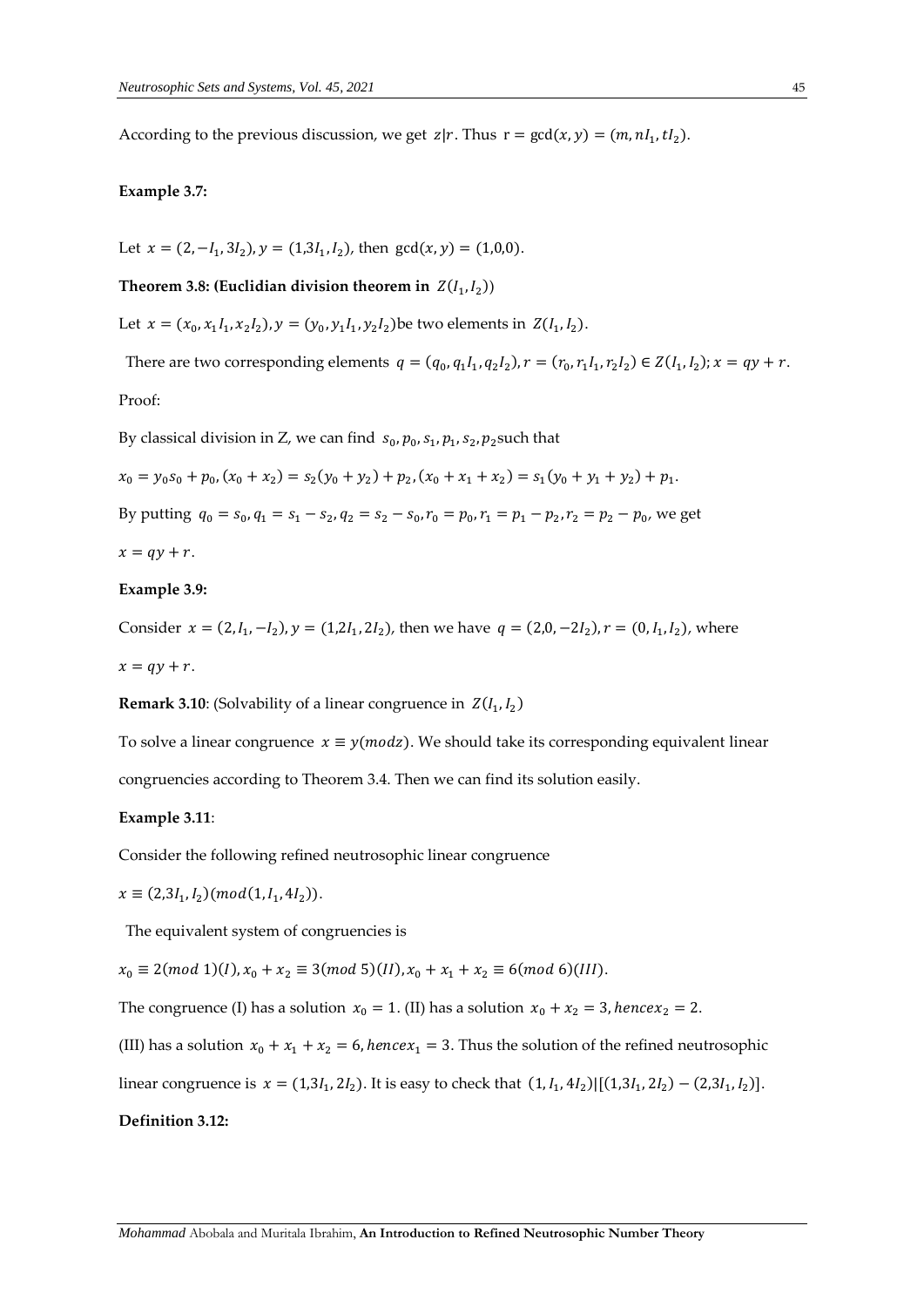We define  $p = (a, bl_1, cl_2)$  to be a refined neutrosophic prime integer if and only if p is not divided by any other neutrosophic integer different from (1,0,0) and p.

### **Remark 3.13:**

Definition 3.12 is different from the definition of prime elements in a ring, where p is called prime element if it has the following property:

If  $p = rq$ , then  $r$  or qmust be a unit.

# **Theorem 3.14:**

 $Z(I_1, I_2)$  has no refined neutrosophic primes.

Proof:

Let  $p = (a, bI_1, cI_2)$  be any refined neutrosophic integer different from  $(1, 2I_1, -2I_2)$ , we have:  $r = (1,2I_1, -2I_2)$  is a divisor of p, that is because  $1|a, 1 - 2|a + c, 1 + 2 - 2|a + b + c$ , which is different from (1,0,0) and p. Hence p can not be a refined neutrosophic prime.

If  $p=(1,2I_1, -2I_2)$ , we have  $(1, -2I_1, 0)$  as a divisor different from p and  $(1,0,0)$ , thus there are no refined neutrosophic primes.

The question about the structure of prime elements in the refined neutrosophic ring of integers is still open. It depends on the structure of the group of units in the refined neutrosophic ring of integers.

**Definition 3.16**. (Linear Combination in  $Z(I_1, I_2)$ )

Let u<sub>r</sub> be non-zero refined neutrosophic integers. Then any refined neutrosophic integer that can be written in the form  $ux + vy$  where  $x, y \in Z(I1, I2)$  is called a linear combination of u and v.

Example 3.17:

Let  $(2,2I_1,8I_2)$ ,  $(8,3I_1,7I_2) \in Z(11,12)$ , we can find refined neutrosophic

integers in  $Z(I1, I2)$  that can be written as a linear combination of  $(2,2I_1,8I_2)$ , and  $(8,3I_1,7I_2)$ .

To see this , Let  $A(I1, I2)$  be the set of all linear combinations of  $(2,2I_1,8I_2)$ , and  $(8,3I_1,7I_2)$ .

Then

A(I 1,I 2) =  $(2,2I_1,8I_2)(x_0, x_1I_1, x_2I_2) + (8,3I_1,7I_2)(y_0, y_1I_1, y_2I_2)$ where  $(x_0, x_1I_1, x_2I_2)$ ,  $(y_0, y_1I_1, y_2I_2) \in Z(I1, I2)$ .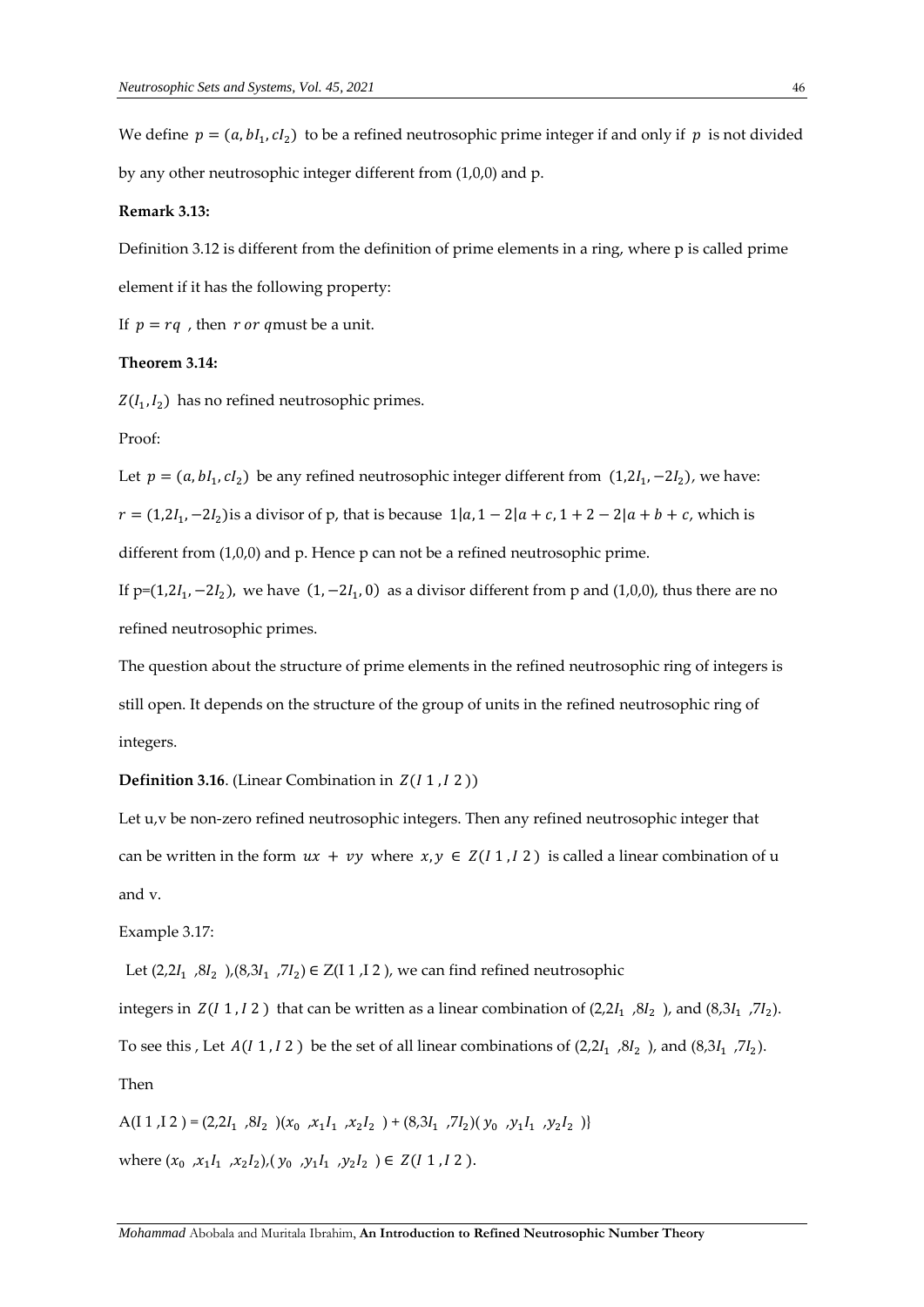```
Now, let (m_0, m_1l_1, m_2l_2) = (2,2l_1, 8l_2)(x_0, x_1l_1, x_2l_2) + (8,3l_1, 7l_2)(y_0, y_1l_1, y_2l_2) for some
(x_0, x_1I_1, x_2I_2) and (y_0, y_1I_1, y_2I_2).
Since
gcd((2,2I_1,8I_2),(8,3I_1,7I_2))=(2, I_1,3 I_2).Then
(m_0, m_1I_1, m_2I_2) = (2,2I 1, 8I 2) (x_0, x_1I_1, x_2I_2) + (8,3I 1,7I 2) (y_0, y_1I_1, y_2I_2)= (2, I_1, 3 I_2)[(1,0I_1, I_2) (x_0, x_1I_1, x_2I_2) + (4,0I_1, -I_2)(y_0, y_1I_1, y_2I_2)].We see that (2, I_1, 3, I_2) (m_0, m_1I_1, m_2I_2), whatever the values of (x_0, x_1I_1, x_2I_2) and
(y_0, y_1l_1, y_2l_2).
```
Hence,  $(2, I_1, 3, I_2) | (m_0, m_1 I_1, m_2 I_2)$  for all  $(m_0, m_1 I_1, m_2 I_2) \in A(I_1, I_2)$ . Thus, every member of  $A(I1, I2)$  is a multiple of  $(2, I_1, 3 I_2)$ .

This observation is recorded in the following theorem.

# **Theorem 3.15:**

Let  $u = (a_0, a_1l_1, a_2l_2)$ ,  $v = (b_0, b_1l_1, b_2l_2)$  and  $w = (g_0, g_1l_1, g_2l_2)$  be non-

zero refined neutrosophic integers and let  $w = \gcd(u, v)$ . Then every linear combination of u

and v is a multiple of w. That is,

 $w | up + vq,$ 

for all  $p = (p_0, p_1I_1, p_2I_2), q = (q_0, q_1I_1, q_2I_2) \in Z(I1, I2)$ .

Proof:

The proof is similar to the classical case.

# **4. Refined neutrosophic Pell's equation**

# **Definition 4.1:**

Let  $Z(I_1, I_2) = \{(a, bl_1, cl_2)$ ;  $a, b, c \in Z\}$  be the refined neutrosophic ring of integers. Refined

Neutrosophic Pell's equation is defined as follows:

$$
X^2 - DY^2 = C; X = (x_0, x_1I_1, x_2I_2), Y = (y_0, y_1I_1, y_2I_2), D = (d_0, d_1I_1, d_2I_2), C = (c_0, c_1I_1, c_2I_2).
$$

Where  $c_i, d_i, x_i, y_i \in Z$ .

# **Theorem 4.2:**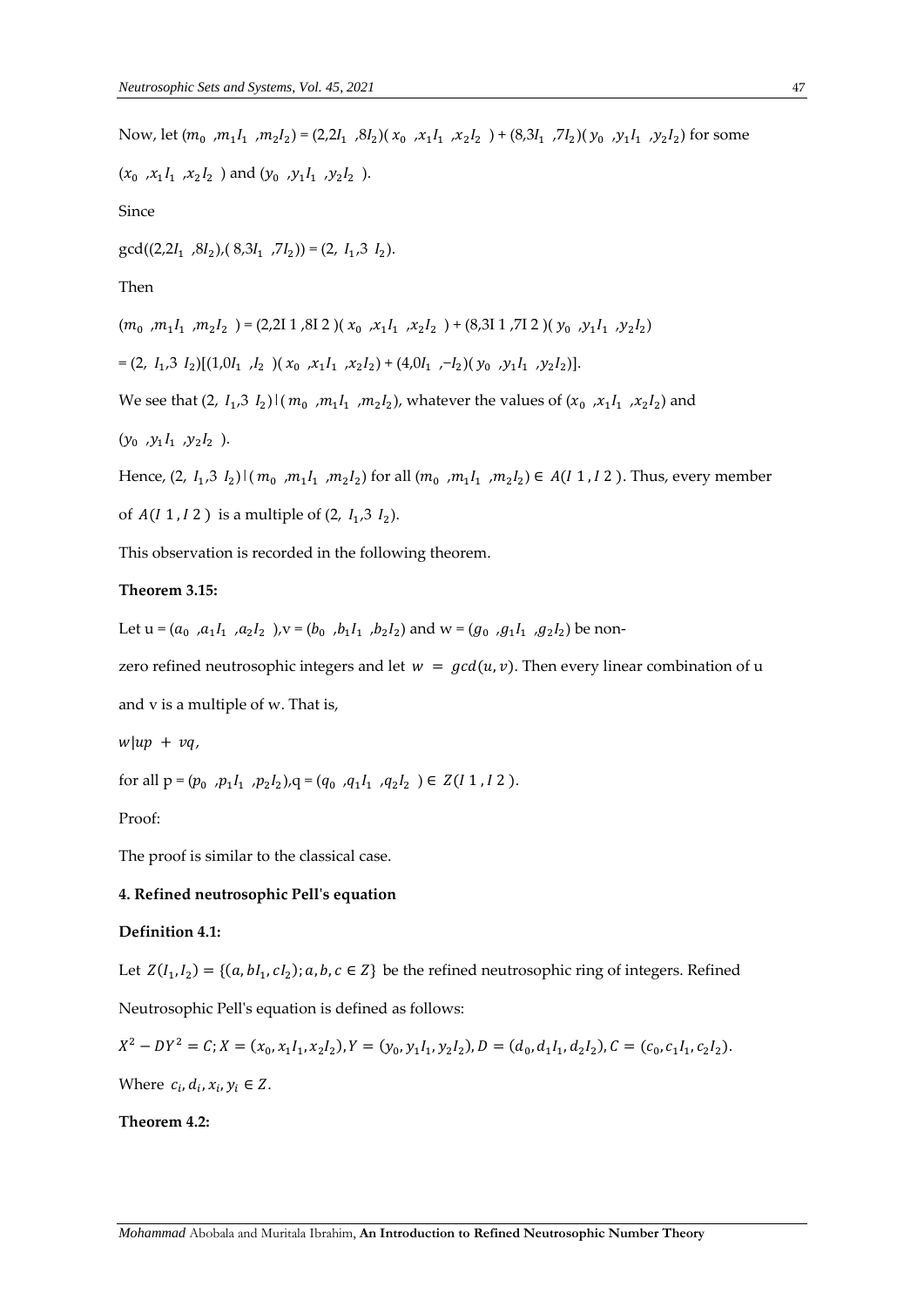Let  $Z(I_1, I_2) = \{(a, bl_1, cl_2) : a, b, c \in Z\}$  be the refined neutrosophic ring of integers,  $X^2 - DY^2 = C$ be a refined neutrosophic Pell's equation. Then it is equivalent to the following three classical Pell's equations:

(a) 
$$
x_0^2 - d_0 y_0^2 = c_0
$$
.  
\n(b)  $(x_0 + x_2)^2 - (d_0 + d_2)(y_0 + y_2)^2 = c_0 + c_2$ .  
\n(c)  $(x_0 + x_1 + x_2)^2 - (d_0 + d_1 + d_2)(y_0 + y_1 + y_2)^2 = c_0 + c_1 + c_2$ .

Proof:

We compute:

$$
X^{2} = (x_{0}^{2}, [x_{0}x_{1} + x_{1}x_{0} + x_{1}x_{1} + x_{1}x_{2} + x_{1}x_{2}]I_{1}, [x_{0}x_{2} + x_{2}x_{2} + x_{2}x_{0}]I_{2}) =
$$
  
\n
$$
(x_{0}^{2}, [x_{1}^{2} + 2x_{0}x_{1} + 2x_{1}x_{2}]I_{1}, [x_{2}^{2} + 2x_{0}x_{2}]I_{2}),
$$
  
\n
$$
DY^{2} = (d_{0}, d_{1}I_{1}, d_{2}I_{2}). (y_{0}^{2}, [y_{1}^{2} + 2y_{0}y_{1} + 2y_{1}y_{2}]I_{1}, [y_{2}^{2} + 2y_{0}y_{2}]I_{2}) =
$$
  
\n
$$
(d_{0}y_{0}^{2}, [d_{0}y_{1}^{2} + 2d_{0}y_{0}y_{1} + 2d_{0}y_{1}y_{2} + d_{1}y_{0}^{2} + d_{1}y_{1}^{2} + 2d_{1}y_{0}y_{1} + 2d_{1}y_{1}y_{2} + d_{1}y_{2}^{2} + 2d_{1}y_{0}y_{2} +
$$
  
\n
$$
d_{2}y_{1}^{2} + 2d_{2}y_{0}y_{1} + 2d_{2}y_{1}y_{2}]I_{1}, [d_{0}y_{2}^{2} + 2d_{0}y_{0}y_{2} + d_{2}y_{0}^{2} + d_{2}y_{2}^{2} + 2d_{2}y_{0}y_{2}]I_{2}).
$$
  
\nNow we have:

Now we have:

$$
x_0^2 - d_0 y_0^2 = c_0. \text{ (Equation (a))}.
$$
\n
$$
({}^*)x_2^2 + 2x_0 x_2 - (d_0 y_2^2 + 2d_0 y_0 y_2 + d_2 y_0^2 + d_2 y_2^2 + 2d_2 y_0 y_2) = c_2.
$$
\n
$$
({}^{**})x_1^2 + 2x_0 x_1 + 2x_1 x_2 - (d_0 y_1^2 + 2d_0 y_0 y_1 + 2d_0 y_1 y_2 + d_1 y_0^2 + d_1 y_1^2 + 2d_1 y_0 y_1 + 2d_1 y_1 y_2 + d_1 y_2^2 + 2d_1 y_0 y_2 + d_2 y_1^2 + 2d_2 y_0 y_1 + 2d_2 y_1 y_2) = c_1.
$$

By adding (a) to (\*) we get:

$$
(x_0 + x_2)^2 - (d_0 + d_2)(y_0 + y_2)^2 = c_0 + c_2.
$$
 (Equation (b)).

By adding (b) to (\*\*) we get:

$$
(x_0 + x_1 + x_2)^2 - (d_0 + d_1 + d_2)(y_0 + y_1 + y_2)^2 = c_0 + c_1 + c_2.
$$

The converse is clear.

# **Remark 4.3:**

To solve a refined neutrosophic Pell's equation, follow these steps:

- (1) Write the equivalent system of classical Pell's equations.
- (2) Solve equation (a).
- (3) Solve (b).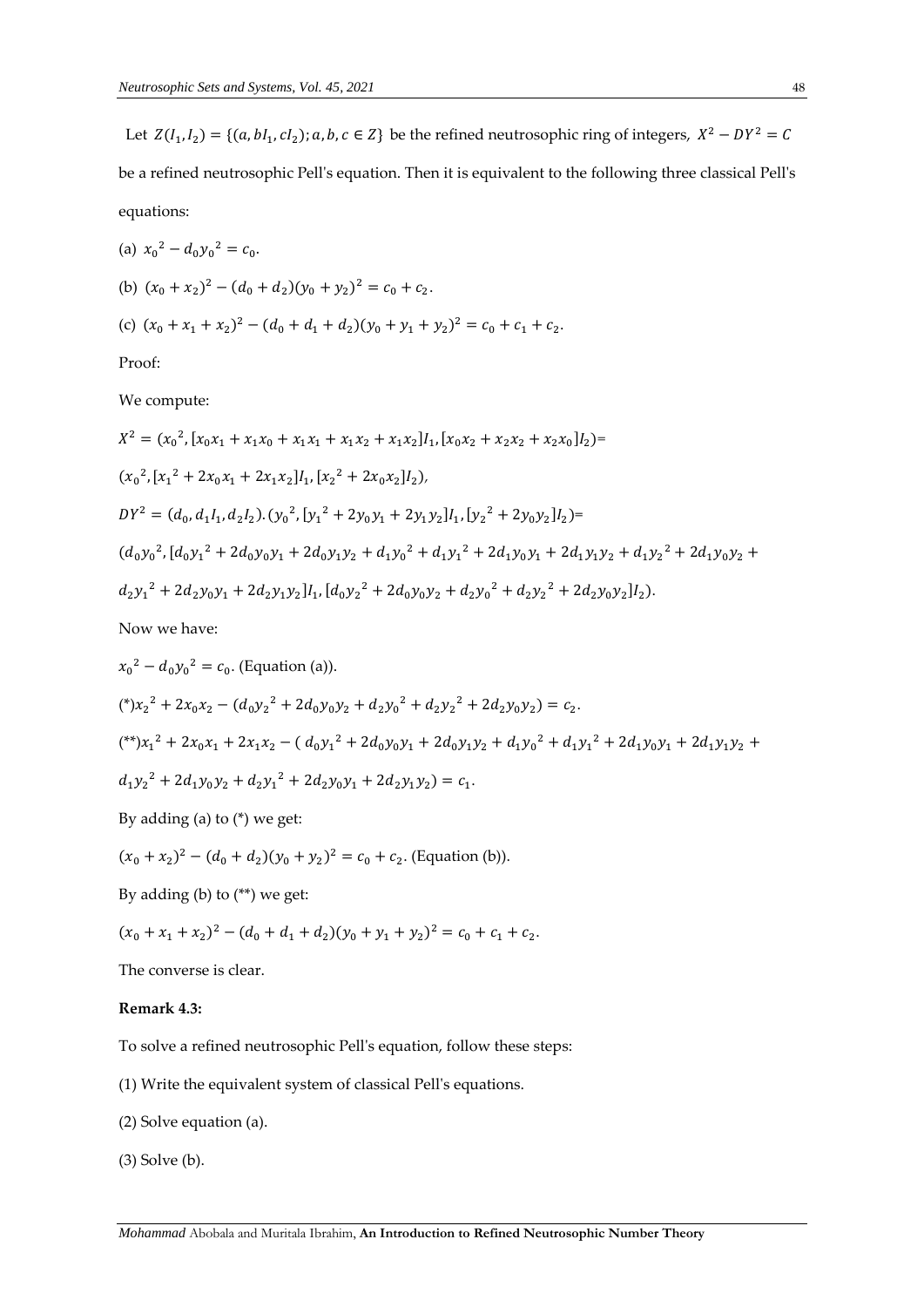(4) Solve (c).

(5) Compute  $x_2, y_2$ , and then  $x_1, y_1$ .

# **Example 4.5:**

Consider the following refined neutrosophic Pell's equation  $X^2 - (2,0, I_2)Y^2 = (1, -6I_1, 3I_2)$ .

The equivalent system is:

(a) 
$$
x_0^2 - 2y_0^2 = 1
$$
.

 $(b)(x_0 + x_2)^2 - 3(y_0 + y_2)^2 = 4.$ 

(c)  $(x_0 + x_1 + x_2)^2 - 3(y_0 + y_1 + y_2)^2 = -2.$ 

Equation (a) has a solution  $x_0 = 3$ ,  $y_0 = 2$ . Equation (b) has a solution  $y_0 + y_2 = 2$ ,  $x_0 + x_2 = 4$ . Equation (c) has a solution  $x_0 + x_1 + x_2 = 5$ ,  $y_0 + y_1 + y_2 = 3$ . Thus  $y_2 = 0$ ,  $x_2 = 1$ ,  $y_1 = 1$ ,  $x_1 = 1$ , so  $X = (3, I<sub>1</sub>, I<sub>2</sub>), Y = (2, I<sub>1</sub>, 0).$ 

# **5. Open questions**

There are many open problems come to light according to this research. This section is devoted to present some important questions in the refined neutrosophic number theory.

**Problem 1:** Determine the form of prime elements in  $Z(I_1, I_2)$ .

**Problem 2:** Define Euler's function in  $Z(I_1, I_2)$ . Is Euler's Theorem still true in the case of refined neutrosophic integers.

**Problem 3:** Find an easy algorithm to solve a refined neutrosophic non linear congruence in a similar way to refined neutrosophic Pell's equation.

**Problem 4:** Find the form of the fundamental theorem in arithmetic in  $Z(I_1, I_2)$ .

# **4. Conclusions**

In this article, we have established the basic theory of refined neutrosophic integers. Many important concepts and conditions about division, gcd, and congruencies in  $Z(I_1, I_2)$ . Also, refined neutrosophic Pell's equation was studied and we gave an algorithm to solve this kind of non linear Diophantine equations.

We have listed four open new problems concerning the refined neutrosophic number theory, their solution may lead to a big progression in neutrosophic number theory.

**Funding:** This research received no external funding.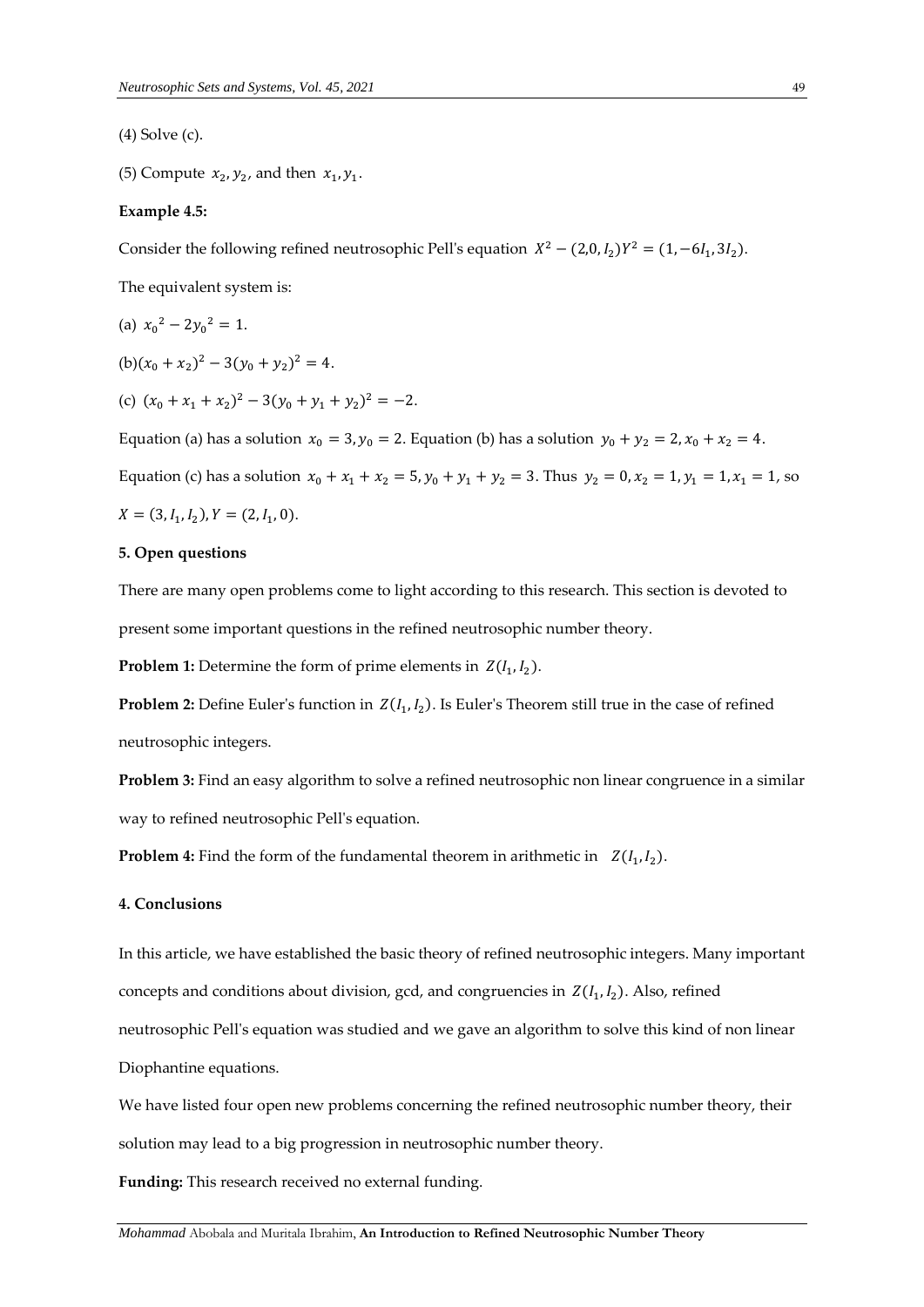**Conflicts of Interest:**The authors declare no conflict of interest.

# **References**

[1] Abobala, M., "Partial Foundation of Neutrosophic Number Theory", Neutrosophic Sets and Systems, 2021.

[2] Ceven, Y., and Tekin, S., " Some Properties of Neutrosophic Integers", Kırklareli University Journal of Engineering and Science, Vol. 6, pp.50-59, 2020.

[3] Sankari, H., and Abobala, M., "AH-Homomorphisms In Neutrosophic Rings and Refined Neutrosophic Rings", Neutrosophic Sets and Systems, 2020.

[4] Kandasamy, V.W.B., and Smarandache, F., "Some Neutrosophic Algebraic Structures and Neutrosophic N-Algebraic Structures", Hexis, Phonex, Arizona 2006.

[5]Adeleke, E.O., Agboola, A.A.A.,and Smarandache, F., **"** Refined Neutrosophic Rings I**",** International Journal of Neutrosophic Science, Vol. 2(2), pp. 77-81, 2020.

[6]Adeleke, E.O., Agboola, A.A.A., and Smarandache, F.,**"** Refined Neutrosophic Rings II**",** International Journal of Neutrosophic Science, Vol. 2(2), pp. 89-94, 2020.

[7].Abdel-Basset, M., Gamal, A., Son, L. H., & Smarandache, F. (2020). A Bipolar Neutrosophic Multi Criteria Decision Making Framework for Professional Selection. Applied Sciences, 10(4), 1202.

[8].Abdel-Basset, M., Mohamed, R., Zaied, A. E. N. H., Gamal, A., & Smarandache, F. (2020). Solving

the supply chain problem using the best-worst method based on a novel Plithogenic model.

In Optimization Theory Based on Neutrosophic and Plithogenic Sets (pp. 1-19). Academic Press

[9]Agboola, A.A.A., "On Refined Neutrosophic Algebraic Structures", Neutrosophic Sets and

Systems,Vol.10, pp. 99-101, 2015.

[10] Abobala, M., "On Some Special Substructures of Refined Neutrosophic Rings*",* International Journal of Neutrosophic Science, Vol. 5, pp. 59-66, 2020.

[11] Abdel-Basset, M., Gunasekaran M., Abduallah G., and Victor C., "A Novel Intelligent Medical Decision Support Model Based on Soft Computing and IoT", IEEE Internet of Things Journal , 2019. [12].Smarandache, F., *n-Valued Refined Neutrosophic Logic and Its Applications in Physics*, Progress in Physics, 143-146, Vol. 4, 2013.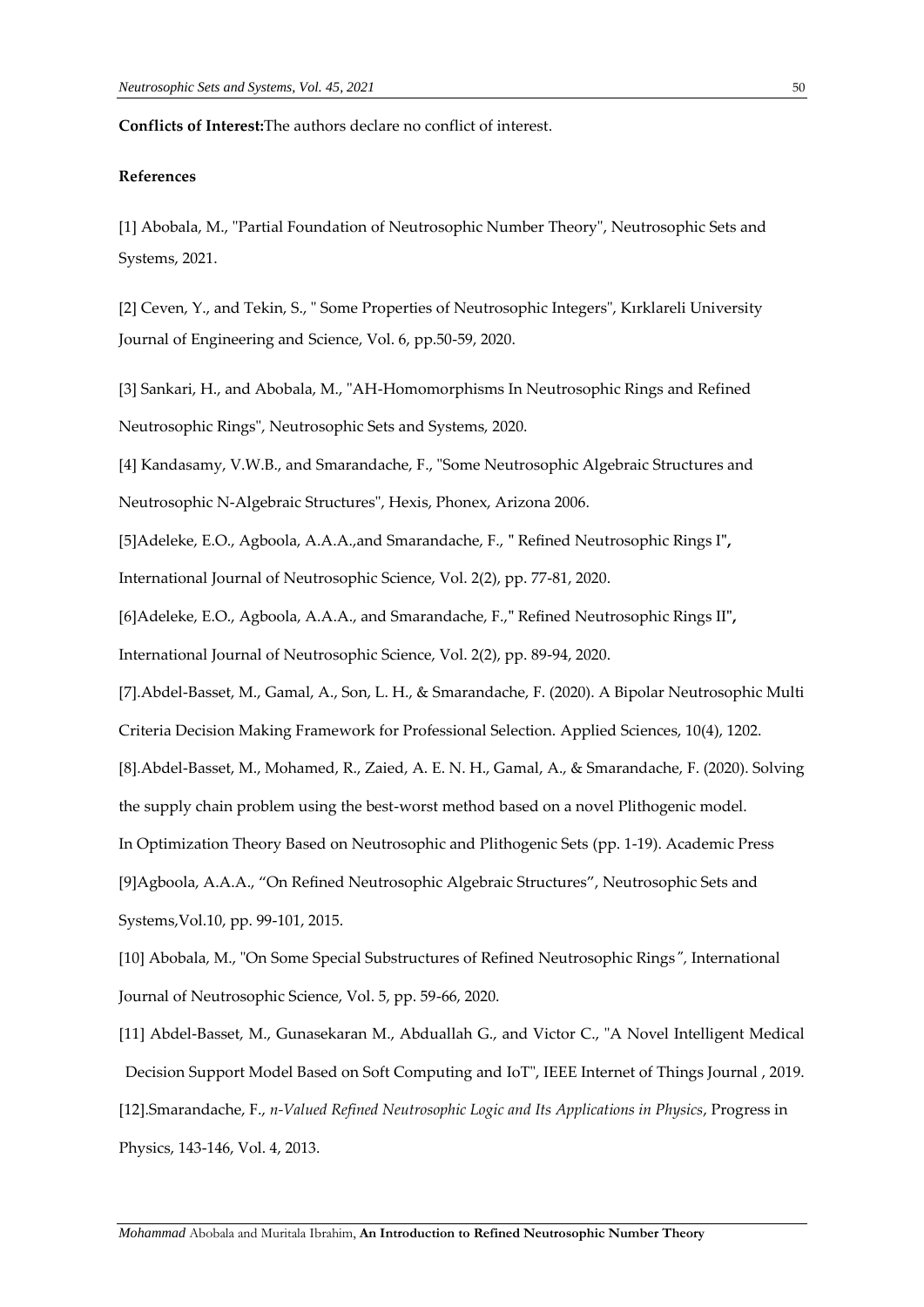[13] Abobala, M., " Classical Homomorphisms Between n-refined Neutrosophic Rings", International Journal of Neutrosophic Science", Vol. 7, pp. 74-78 , 2020.

[14] R. Alhabib and A. A. Salama, "The Neutrosophic Time Series-Study Its Models

(Linear-Logarithmic) and test the Coefficients Significance of Its linear model,"*Neutrosophic Sets and Systems,* vol. 33, pp. 105-115, 2020.

[15] Abdel-Basset, M., Mai M., Mohamed E., Francisco C., and Abd El-Nasser, H. Z., "Cosine Similarity Measures of Bipolar Neutrosophic Set for Diagnosis of Bipolar Disorder Diseases", Artificial Intelligence in Medicine 101, 2019 , 101735.

[16] Sankari, H., and Abobala, M., "Neutrosophic Linear Diophantine Equations With two Variables", Neutrosophic Sets and Systems, 2020.

[17] Abobala, M,. "Classical Homomorphisms Between Refined Neutrosophic Rings and

Neutrosophic Rings", International Journal of Neutrosophic Science, Vol. 5, pp. 72-75, 2020.

[18] Sankari, H., and Abobala, M., "Solving Three Conjectures About Neutrosophic Quadruple Vector Spaces", Neutrosophic Sets and Systems, Vol. , pp. , 2020.

[19]. S. A. Edalatpanah., " Systems of Neutrosophic Linear Equations", Neutrosophic Sets and Systems, Vol. 33, pp. 92-104, 2020.

[20 ] Sankari, H., " Number Theory", Tishreen University Press, pp. 123-201, 2017.

[21].Abdel-Basset, Mohamed, Rehab Mohamed, and Mohamed Elhoseny. "<? covid19?> A model for the effective COVID-19 identification in uncertainty environment using primary symptoms and CT scans." Health Informatics Journal (2020): 1460458220952918.

[22] Abobala, M., "On The Representation of Neutrosophic Matrices by Neutrosophic Linear Transformations", Journal of Mathematics, Hindawi, 2021

[23] Abobala, M., "On Some Algebraic Properties of n-Refined Neutrosophic Elements and n-Refined Neutrosophic Linear Equations", Mathematical Problems in Engineering, Hindawi, 2021

[24] Abobala, M., Hatip, A., Olgun, N., Broumi, S., Salama, A,A., and Khaled, E, H., "The Algebraic

Creativity In The Neutrosophic Square Matrices", Neutrosophic Sets and Systems, Vol. 40, pp. 1-11,

2021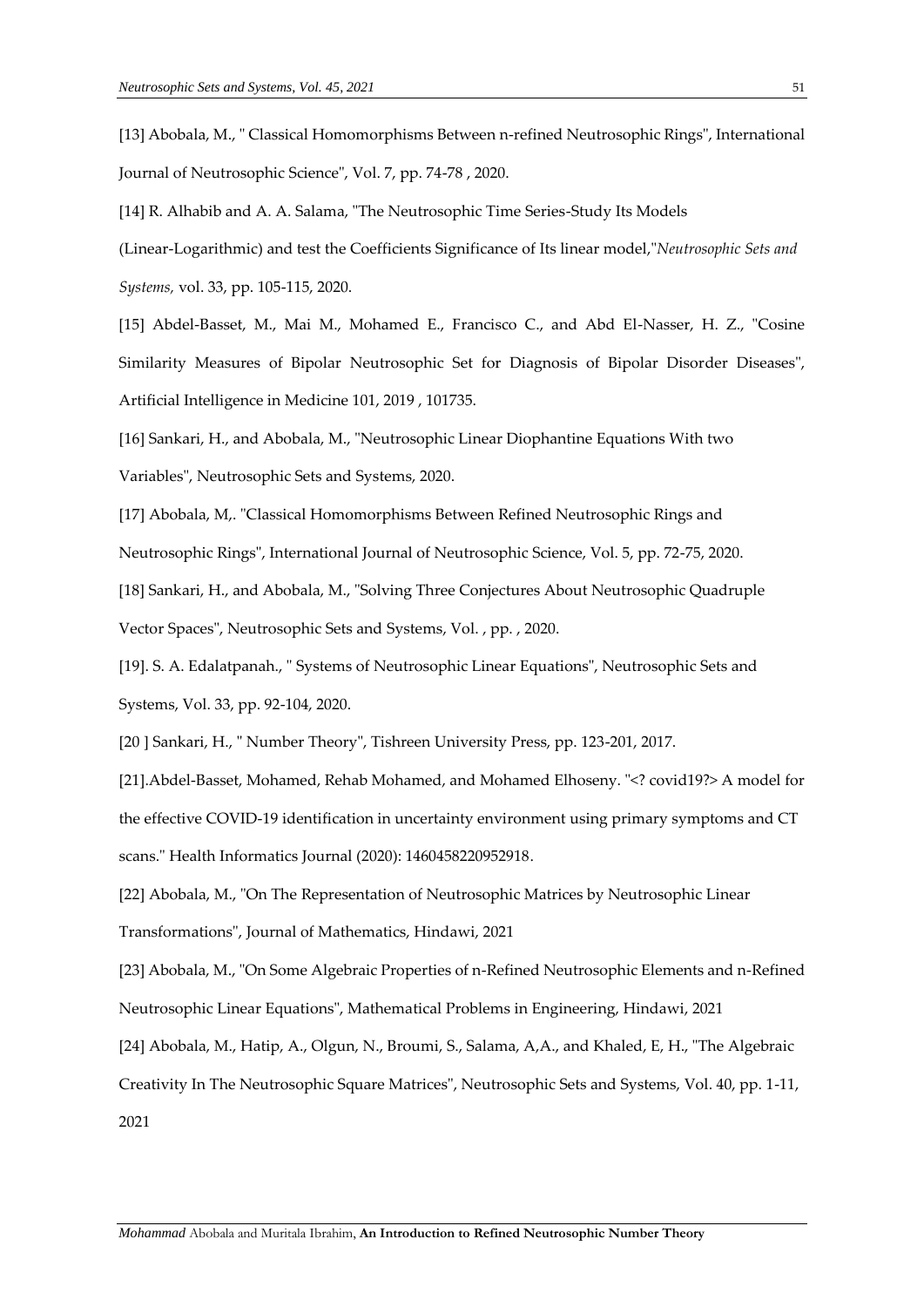[25] Abobala, M., "Neutrosophic Real Inner Product Spaces", Neutrosophic Sets and Systems, vol. 43, 2021.

[26] Abu Qamar, M. and Hassan, N. 2018. Q-neutrosophic soft relation and its application in decision making. Entropy 20, 172.

[27] Abu Qamar, M. and Hassan, N. 2019. An approach toward a Q-neutrosophic soft set and its application in decision making. Symmetry 11, 139.

[28] Abu Qamar, M., Hassan, N. 2019. Characterizations of group theory under Q-neutrosophic soft environment. Neutrosophic Sets and Systems 27: 114-130.

[29] Abdel-Basset, M., Manogaran, G., Mohamed, M., & Chilamkurti, N. (2018). Three-way decisions based on neutrosophic sets and AHP-QFD framework for supplier selection problem. Future Generation Computer Systems, 89, 19-30.

[30] Abobala, M., "A Study Of Nil Ideals and Kothe's Conjecture In Neutrosophic Rings",

International Journal of Mathematics and Mathematical Sciences, hindawi, 2021

[31] Abobala, M., and Hatip, A., "An Algebraic Approach to Neutrosophic Euclidean Geometry", Neutrosophic Sets and Systems, Vol. 43, 2021.

[32] Abobala, M, "*n-*Cyclic Refined Neutrosophic Algebraic Systems Of Sub-Indeterminacies, An Application To Rings and Modules", International Journal of Neutrosophic Science, Vol. 12, pp. 81-95 . 2020.

[33] Abobala, M., " A Study Of Maximal and Minimal Ideals Of n-Refined Neutrosophic Rings", Journal of Fuzzy Extension and Applications, 2021.

[34] Abdel-Basset, M., Manogaran, G., & Mohamed, M. (2019). A neutrosophic theory-based security approach for fog and mobile-edge computing. Computer Networks, 157, 122-132.

[35] Abdel-Basset, M., & Mohamed, M. (2018). The role of single valued neutrosophic sets and rough sets in smart city: imperfect and incomplete information systems. Measurement, 124, 47-55.

[36] Smarandache, F. Neutrosophy. Neutrosophic Probability, Set, and Logic; American Research Press: Rehoboth, IL,USA, 1998.